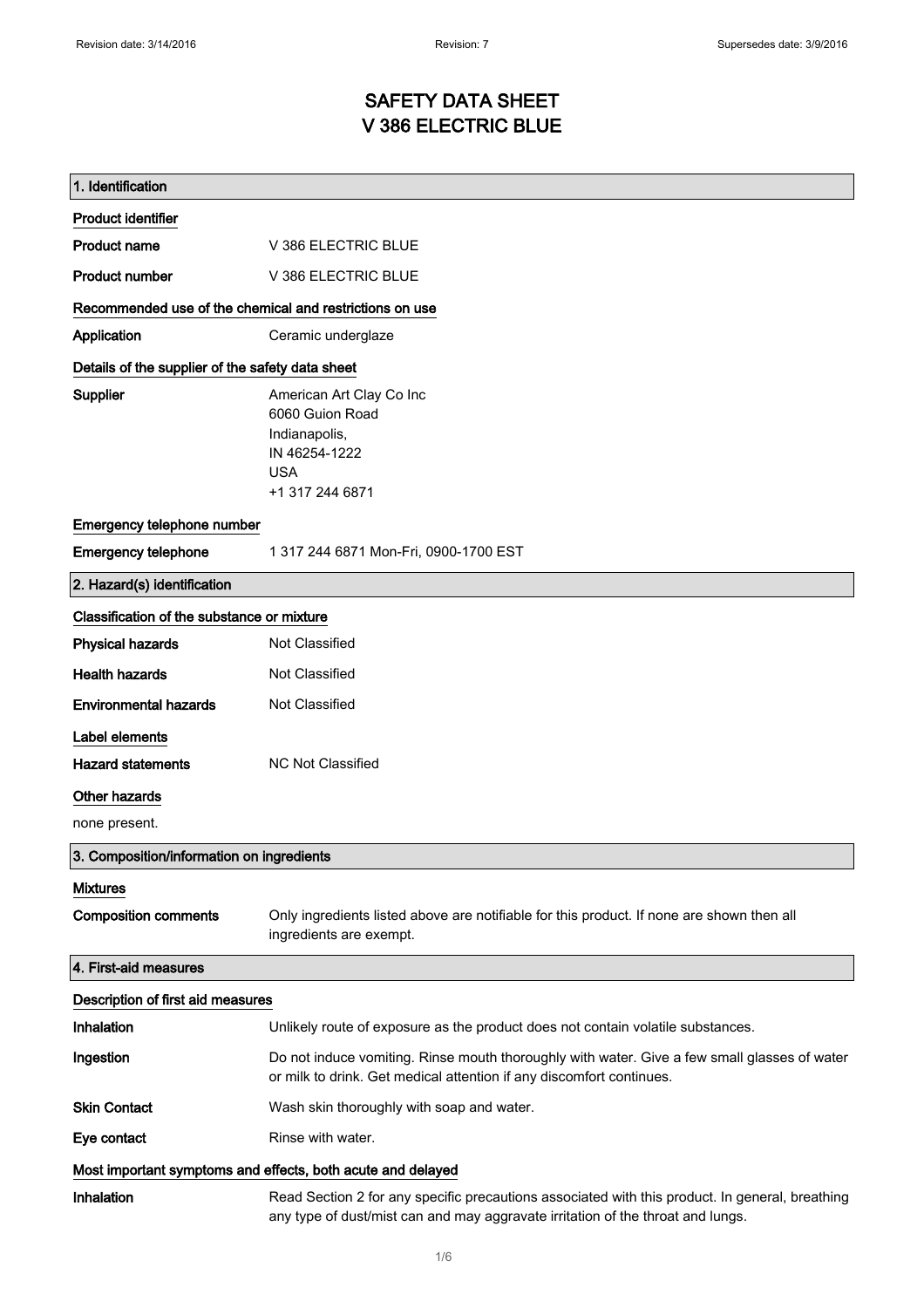| Ingestion                                                    | Read Section 2 for any specific precautions associated with the use of this product. Products<br>with specific warnings about ingestion will give guidance there.                                                                                                                                           |
|--------------------------------------------------------------|-------------------------------------------------------------------------------------------------------------------------------------------------------------------------------------------------------------------------------------------------------------------------------------------------------------|
| Skin contact                                                 | Read Section 2 for any specific precautions associated with the use of this product. In general<br>most ceramic glazes, clays and special products will tend to have a drying effect on the skin<br>and may cause some sensitivity to users with sensitive skin.                                            |
| Eye contact                                                  | Read Section 2 for any specific precautions associated with the use of this product. In general<br>most ceramic and special products contain materials that maybe abrasive to eyes. Keeping<br>materials from contacting the eyes is prudent. If contact does occur, flush with clean water, do<br>not rub. |
|                                                              | Indication of immediate medical attention and special treatment needed                                                                                                                                                                                                                                      |
| Notes for the doctor                                         | Treat symptomatically.                                                                                                                                                                                                                                                                                      |
| 5. Fire-fighting measures                                    |                                                                                                                                                                                                                                                                                                             |
| <b>Extinguishing media</b>                                   |                                                                                                                                                                                                                                                                                                             |
| Suitable extinguishing media                                 | Use fire-extinguishing media suitable for the surrounding fire.                                                                                                                                                                                                                                             |
| Special hazards arising from the substance or mixture        |                                                                                                                                                                                                                                                                                                             |
| Specific hazards                                             | The product is not believed to present a hazard due to its physical nature.                                                                                                                                                                                                                                 |
| <b>Advice for firefighters</b>                               |                                                                                                                                                                                                                                                                                                             |
| for firefighters                                             | Special protective equipment Use protective equipment appropriate for surrounding materials.                                                                                                                                                                                                                |
| 6. Accidental release measures                               |                                                                                                                                                                                                                                                                                                             |
|                                                              |                                                                                                                                                                                                                                                                                                             |
|                                                              | Personal precautions, protective equipment and emergency procedures                                                                                                                                                                                                                                         |
| <b>Personal precautions</b>                                  | For personal protection, see Section 8.                                                                                                                                                                                                                                                                     |
| <b>Environmental precautions</b>                             |                                                                                                                                                                                                                                                                                                             |
| <b>Environmental precautions</b>                             | Please read Section 2 completely. If any environmental warnings such as; H411 or H412 are<br>listed in Section 2, please use appropriate procedures when disposing of product and<br>container. Do not put materials into waterways or sewers.                                                              |
| Methods and material for containment and cleaning up         |                                                                                                                                                                                                                                                                                                             |
| Methods for cleaning up                                      | Collect spillage for reclamation or absorb in vermiculite, dry sand or similar material.                                                                                                                                                                                                                    |
| Reference to other sections                                  | For waste disposal, see Section 13. For personal protection, see Section 8.                                                                                                                                                                                                                                 |
| 7. Handling and storage                                      |                                                                                                                                                                                                                                                                                                             |
| Precautions for safe handling                                |                                                                                                                                                                                                                                                                                                             |
| <b>Usage precautions</b>                                     | Read label before use. Do not eat, drink or smoke when using this product. Good personal<br>hygiene procedures should be implemented. Wash hands and any other contaminated areas<br>of the body with soap and water before leaving the work site.                                                          |
| Conditions for safe storage, including any incompatibilities |                                                                                                                                                                                                                                                                                                             |
| <b>Storage precautions</b>                                   | Store in tightly-closed, original container in a dry and cool place.                                                                                                                                                                                                                                        |
| Specific end uses(s)                                         |                                                                                                                                                                                                                                                                                                             |
| Specific end use(s)                                          | The identified uses for this product are detailed in Section 1.2.                                                                                                                                                                                                                                           |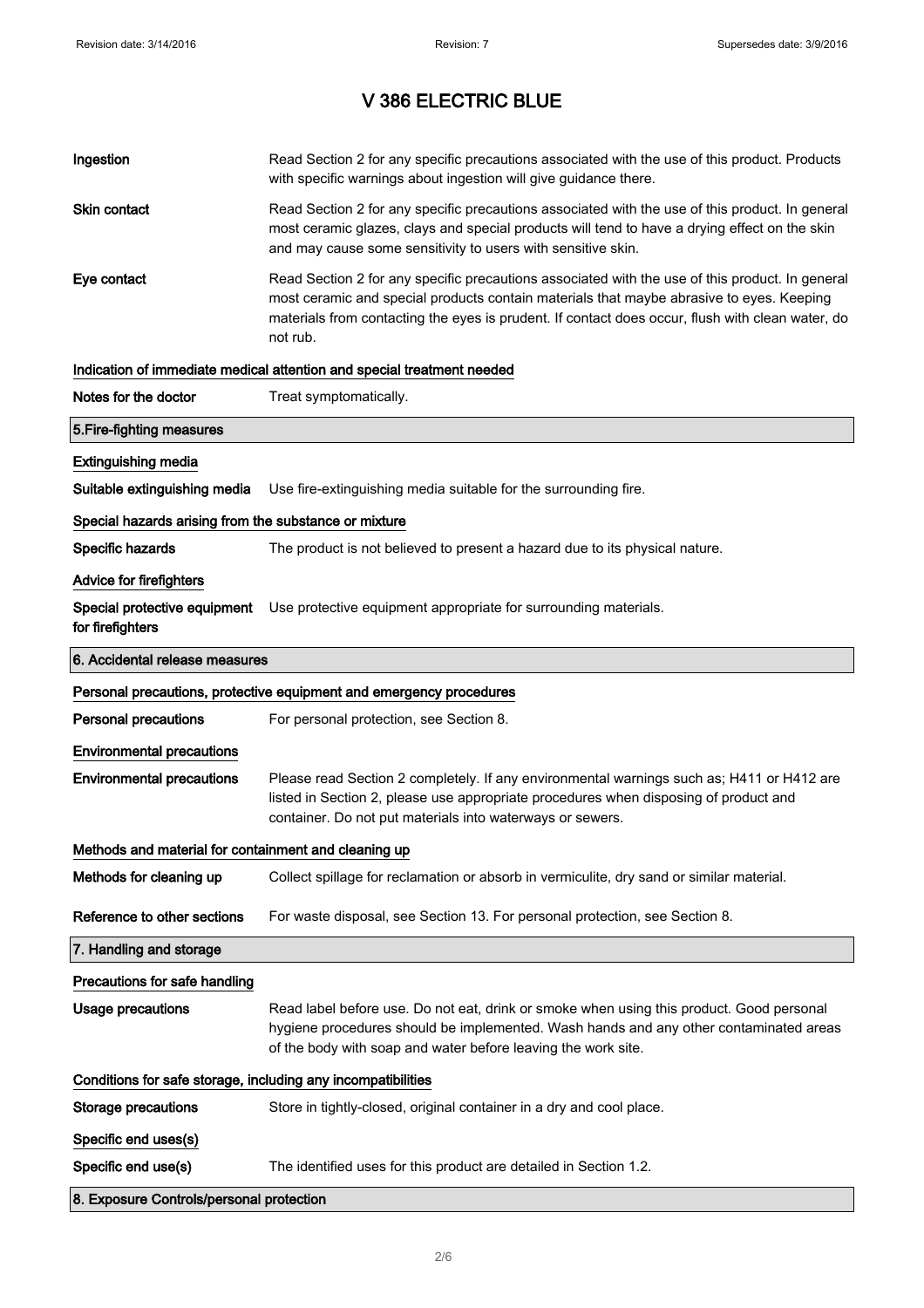| Ingredient comments                 | Only ingredients listed n Section 3 are notifiable for this product. If none are shown then all<br>ingredients are exempt.                                                                                           |
|-------------------------------------|----------------------------------------------------------------------------------------------------------------------------------------------------------------------------------------------------------------------|
| <b>Exposure controls</b>            |                                                                                                                                                                                                                      |
| Appropriate engineering<br>controls | No specific ventilations requirements unless the "FAN" pictogram is shown above or specified<br>in Section 2.                                                                                                        |
| Eye/face protection                 | No specific eye protection required unless the "EYE PROTECTION" pictogram is shown<br>above or specified in Section 2.                                                                                               |
| Hand protection                     | No specific hand protection required unless the "HAND PROTECTION" pictogram is shown<br>above or specified in Section 2.                                                                                             |
| Hygiene measures                    | Using good personal hygiene practices is always appropriate. Keeping a clean work space,<br>cleaning up properly when done, and not eating, drinking or smoking when using this product.                             |
| Respiratory protection              | No specific respiratory protection required unless the "RESPIRATOR" pictogram is shown<br>above or specified in Section 2. Using the appropriate certified protection for the operation is<br>important if required. |

### 9. Physical and Chemical Properties

#### Information on basic physical and chemical properties

| Appearance                                      | Colored liquid.           |
|-------------------------------------------------|---------------------------|
| Color                                           | Various colors.           |
| Odor                                            | Almost odorless.          |
| <b>Odor threshold</b>                           | No information available. |
| рH                                              | 6-8                       |
| <b>Melting point</b>                            | No information available. |
| Initial boiling point and range                 | No information available. |
| Flash point                                     | No information available. |
| <b>Evaporation rate</b>                         | No information available. |
| Flammability (solid, gas)                       | No information available. |
| Upper/lower flammability or<br>explosive limits | No information available. |
| Vapour pressure                                 | No information available. |
| <b>Relative density</b>                         | Greater than 1.0          |
| Solubility(ies)                                 | Not applicable.           |
| <b>Partition coefficient</b>                    | No information available. |
| <b>Auto-ignition temperature</b>                | Not applicable.           |
| <b>Decomposition Temperature</b>                | No information available. |
| <b>Viscosity</b>                                | No information available. |
| <b>Explosive properties</b>                     | none                      |
| <b>Oxidising properties</b>                     | none                      |
| <b>Other information</b>                        | Not applicable.           |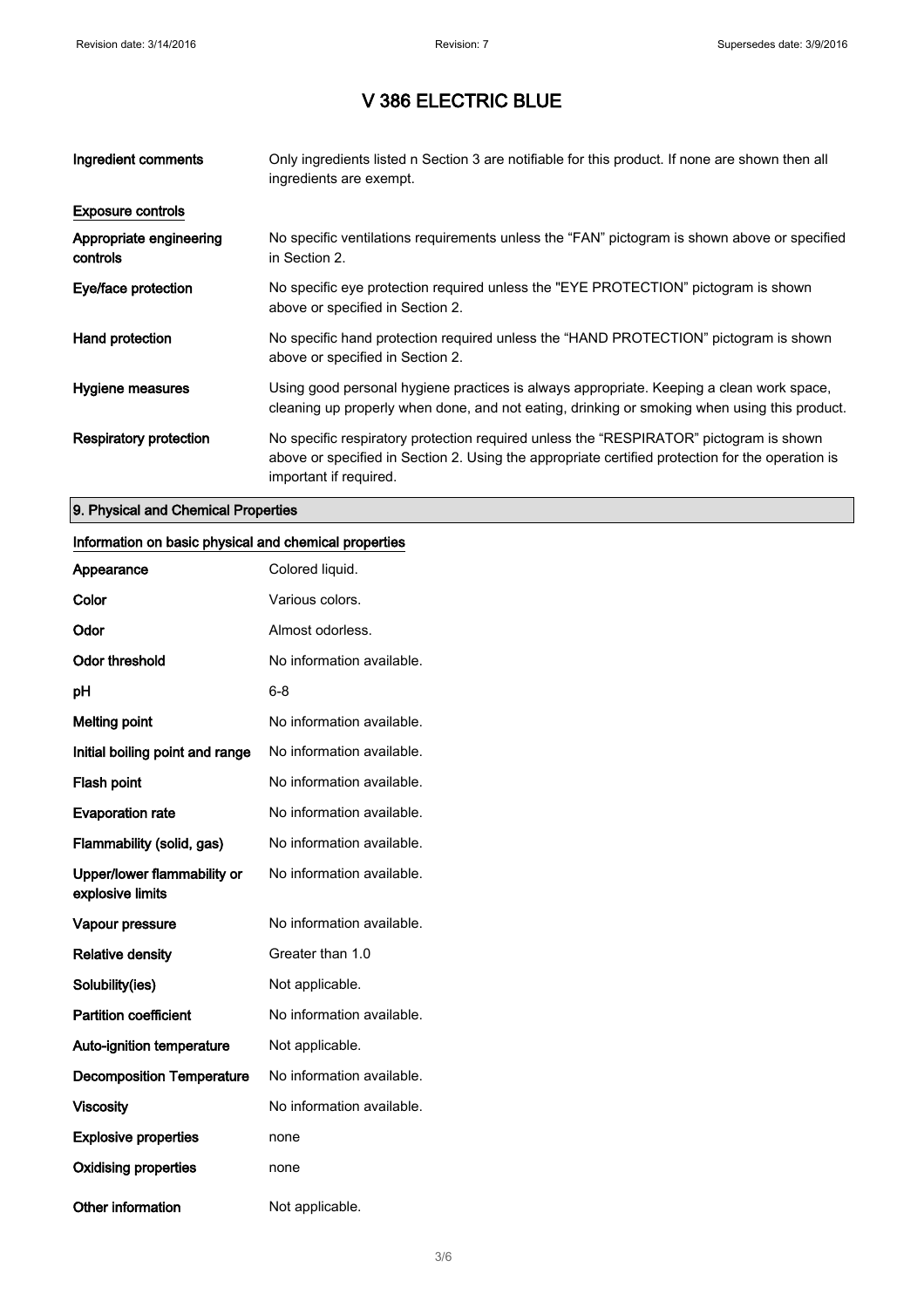| 10. Stability and reactivity          |                                                                                                                                                                                                                                                |
|---------------------------------------|------------------------------------------------------------------------------------------------------------------------------------------------------------------------------------------------------------------------------------------------|
| Reactivity                            | There are no known reactivity hazards associated with this product.                                                                                                                                                                            |
| <b>Stability</b>                      | No particular stability concerns.                                                                                                                                                                                                              |
| Possibility of hazardous<br>reactions | None known.                                                                                                                                                                                                                                    |
| Conditions to avoid                   | None known.                                                                                                                                                                                                                                    |
| Materials to avoid                    | None known.                                                                                                                                                                                                                                    |
| Hazardous decomposition<br>products   | None known.                                                                                                                                                                                                                                    |
| 11. Toxicological information         |                                                                                                                                                                                                                                                |
| Information on toxicological effects  |                                                                                                                                                                                                                                                |
| <b>Toxicological effects</b>          | Please read Section 2 thoroughly to understand the toxicological risks, (if any) and<br>precautions for safe use (if any).                                                                                                                     |
| Skin corrosion/irritation             |                                                                                                                                                                                                                                                |
| <b>Skin sensitization</b>             |                                                                                                                                                                                                                                                |
| <b>Skin sensitisation</b>             | Based on available data the classification criteria are not met.                                                                                                                                                                               |
| Eye contact                           | May cause temporary eye irritation.                                                                                                                                                                                                            |
| 12. Ecological Information            |                                                                                                                                                                                                                                                |
| Ecotoxicity                           | Please read Section 2 completely. If any environmental warnings such as; H411 or H412 are<br>listed in Section 2, please use appropriate procedures when disposing of product and<br>container. Do not put materials into waterways or sewers. |
| Toxicity                              |                                                                                                                                                                                                                                                |
| <b>Toxicity</b>                       | Please read Section 2 completely. If any environmental warnings such as; H411 or H412 are<br>listed in Section 2, please use appropriate procedures when disposing of product and<br>container. Do not put materials into waterways or sewers. |
| Persistence and degradability         |                                                                                                                                                                                                                                                |
| Persistence and degradability         | No data available.                                                                                                                                                                                                                             |
| Biodegradation                        | Not inherently biodegradable.                                                                                                                                                                                                                  |
| <b>Bioaccumulative potential</b>      |                                                                                                                                                                                                                                                |
| <b>Partition coefficient</b>          | No information available.                                                                                                                                                                                                                      |
| Mobility in soil                      |                                                                                                                                                                                                                                                |
| <b>Mobility</b>                       | Semi-mobile.                                                                                                                                                                                                                                   |
| Results of PBT and vPvB assessment    |                                                                                                                                                                                                                                                |
| Results of PBT and vPvB<br>assessment | This product does not contain any substances classified as PBT or vPvB.                                                                                                                                                                        |
| Other adverse effects                 |                                                                                                                                                                                                                                                |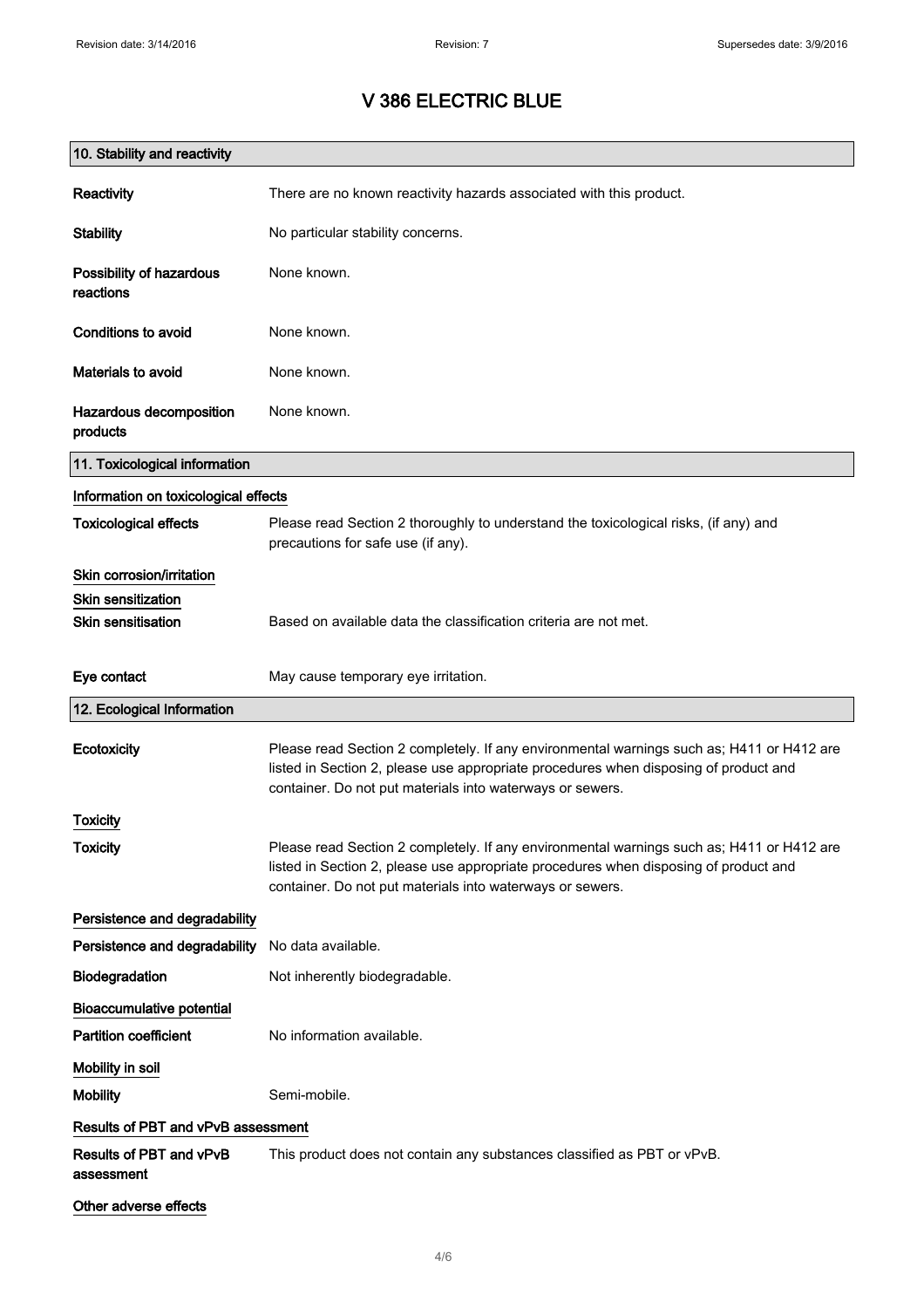| Other adverse effects                                                                                                                                                                                                                             | None known.                                                                                                                                                                                  |  |
|---------------------------------------------------------------------------------------------------------------------------------------------------------------------------------------------------------------------------------------------------|----------------------------------------------------------------------------------------------------------------------------------------------------------------------------------------------|--|
| 13. Disposal considerations                                                                                                                                                                                                                       |                                                                                                                                                                                              |  |
| Waste treatment methods                                                                                                                                                                                                                           |                                                                                                                                                                                              |  |
| <b>General information</b>                                                                                                                                                                                                                        | Dispose of waste product or used containers in accordance with local regulations When<br>handling waste, the safety precautions applying to handling of the product should be<br>considered. |  |
| 14. Transport information                                                                                                                                                                                                                         |                                                                                                                                                                                              |  |
| General                                                                                                                                                                                                                                           | The product is not covered by international regulations on the transport of dangerous goods<br>(IMDG, IATA, DoT).                                                                            |  |
| <b>UN Number</b>                                                                                                                                                                                                                                  |                                                                                                                                                                                              |  |
| Not applicable.                                                                                                                                                                                                                                   |                                                                                                                                                                                              |  |
| UN proper shipping name                                                                                                                                                                                                                           |                                                                                                                                                                                              |  |
| Not applicable.                                                                                                                                                                                                                                   |                                                                                                                                                                                              |  |
| Transport hazard class(es)                                                                                                                                                                                                                        |                                                                                                                                                                                              |  |
| No transport warning sign required.                                                                                                                                                                                                               |                                                                                                                                                                                              |  |
| Packing group                                                                                                                                                                                                                                     |                                                                                                                                                                                              |  |
| Not applicable.                                                                                                                                                                                                                                   |                                                                                                                                                                                              |  |
| <b>Environmental hazards</b>                                                                                                                                                                                                                      |                                                                                                                                                                                              |  |
| <b>Environmentally Hazardous Substance</b><br>Please refer to Section 2 for any environmental hazards associated with this product. If H411/H412 warnings are shown then<br>please verify packaging and labeling requirements for larger volumes. |                                                                                                                                                                                              |  |
| Special precautions for user                                                                                                                                                                                                                      |                                                                                                                                                                                              |  |
| Not applicable.                                                                                                                                                                                                                                   |                                                                                                                                                                                              |  |
| <b>Transport in bulk according to</b> Not applicable.<br>Annex II of MARPOL 73/78<br>and the IBC Code                                                                                                                                             |                                                                                                                                                                                              |  |
| 15. Regulatory information                                                                                                                                                                                                                        |                                                                                                                                                                                              |  |
| <b>US State Regulations</b><br>None of the ingredients are listed or exempt.                                                                                                                                                                      | California Proposition 65 Carcinogens and Reproductive Toxins                                                                                                                                |  |
| Inventories                                                                                                                                                                                                                                       |                                                                                                                                                                                              |  |
| Canada - DSL/NDSL                                                                                                                                                                                                                                 |                                                                                                                                                                                              |  |
| All the ingredients are listed or exempt.                                                                                                                                                                                                         |                                                                                                                                                                                              |  |
| <b>US-TSCA</b><br>All the ingredients are listed or exempt.                                                                                                                                                                                       |                                                                                                                                                                                              |  |
| US - TSCA 12(b) Export Notification                                                                                                                                                                                                               |                                                                                                                                                                                              |  |

All the ingredients are listed or exempt.

16. Other information